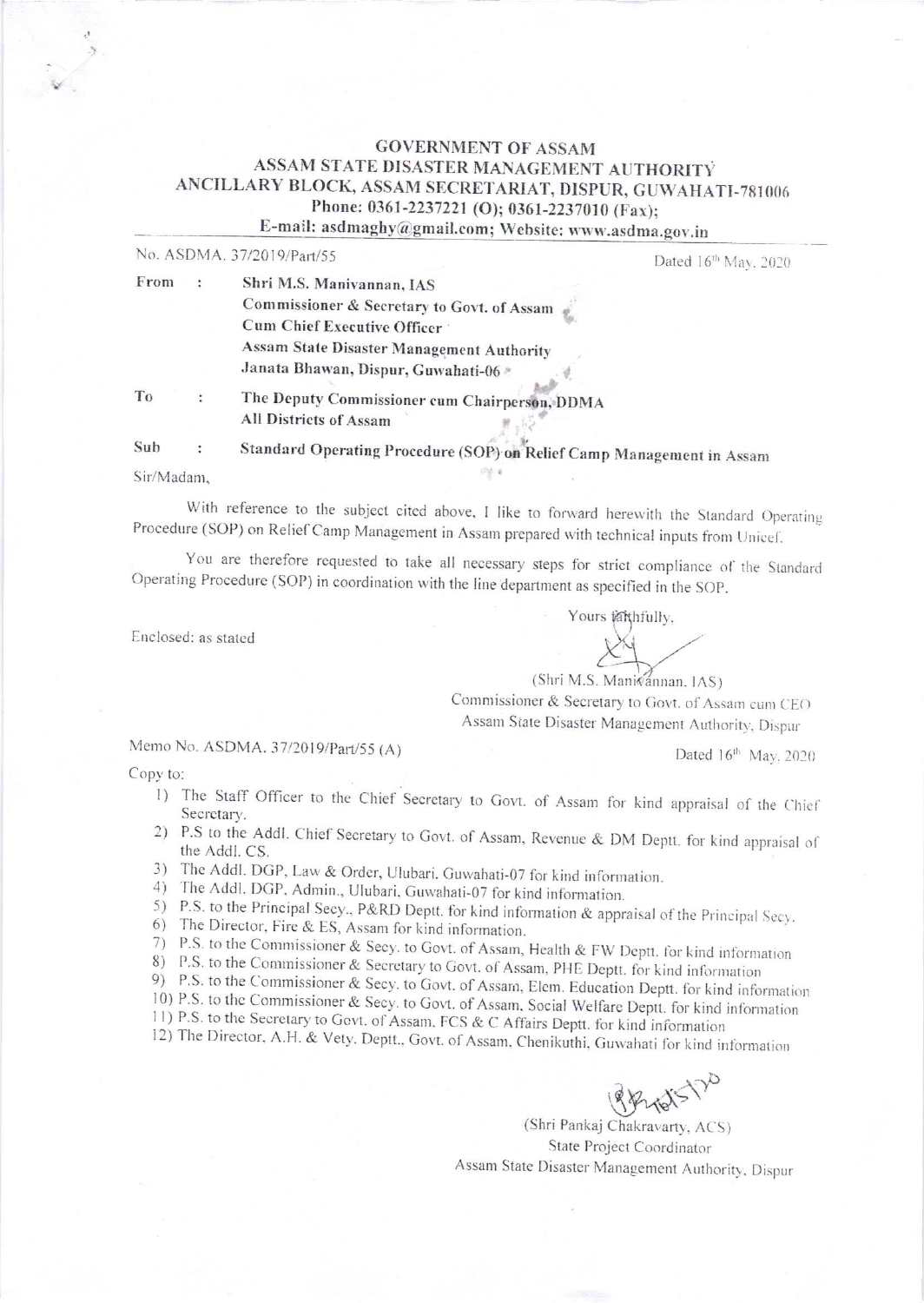# **Standard Operating Procedures**

# Relief Camp Management in Assam

Page 1 of 44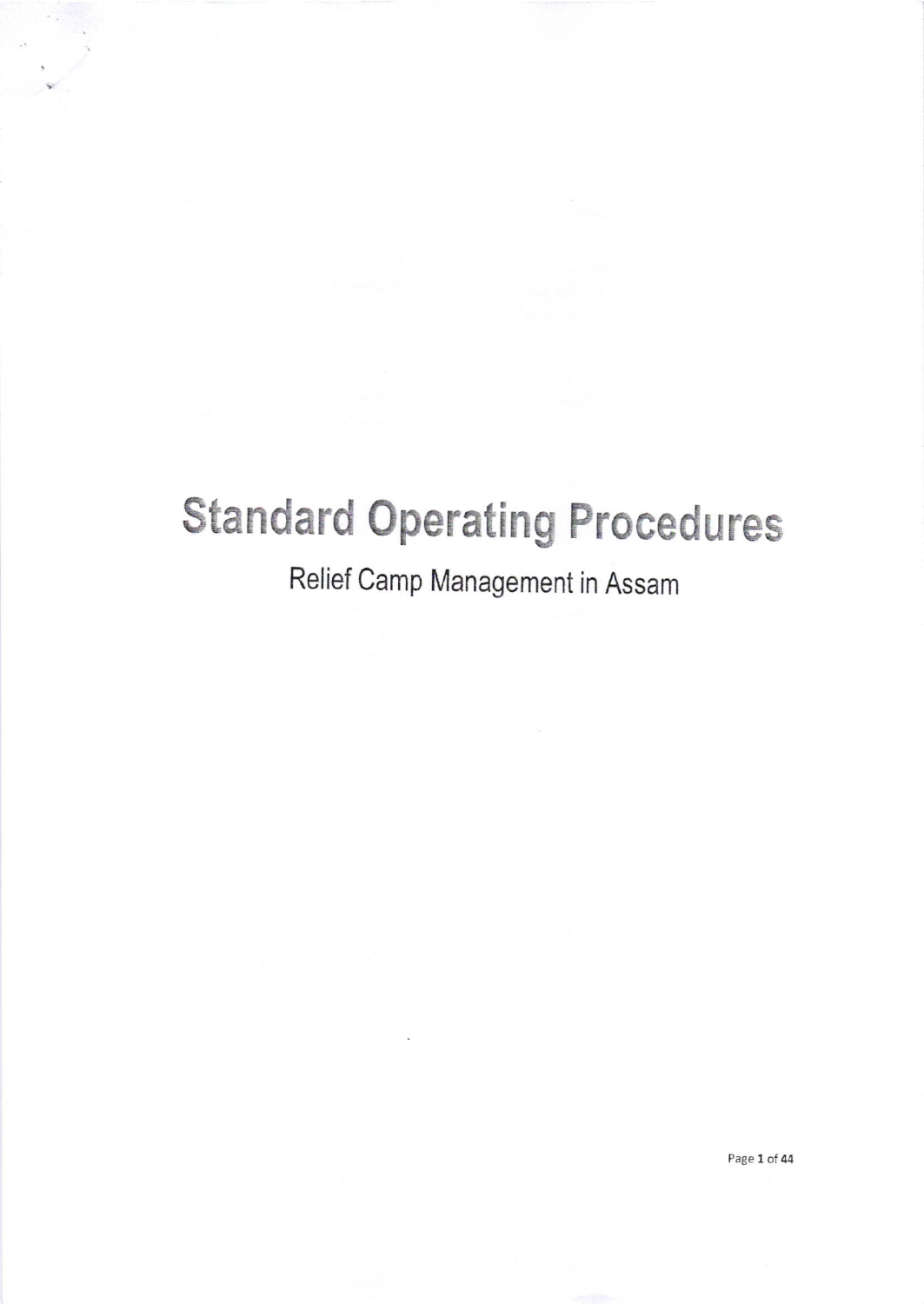|    | Contents                                                                            |  |
|----|-------------------------------------------------------------------------------------|--|
| 1. |                                                                                     |  |
| 2. |                                                                                     |  |
| 3. |                                                                                     |  |
|    |                                                                                     |  |
|    |                                                                                     |  |
| 4. |                                                                                     |  |
| 5. |                                                                                     |  |
| 6. |                                                                                     |  |
| 7. | Annexure-I Managing flood relief camps in context of COVID-19 outbreak in Assam  28 |  |
|    |                                                                                     |  |
|    |                                                                                     |  |
|    |                                                                                     |  |
|    |                                                                                     |  |
|    |                                                                                     |  |